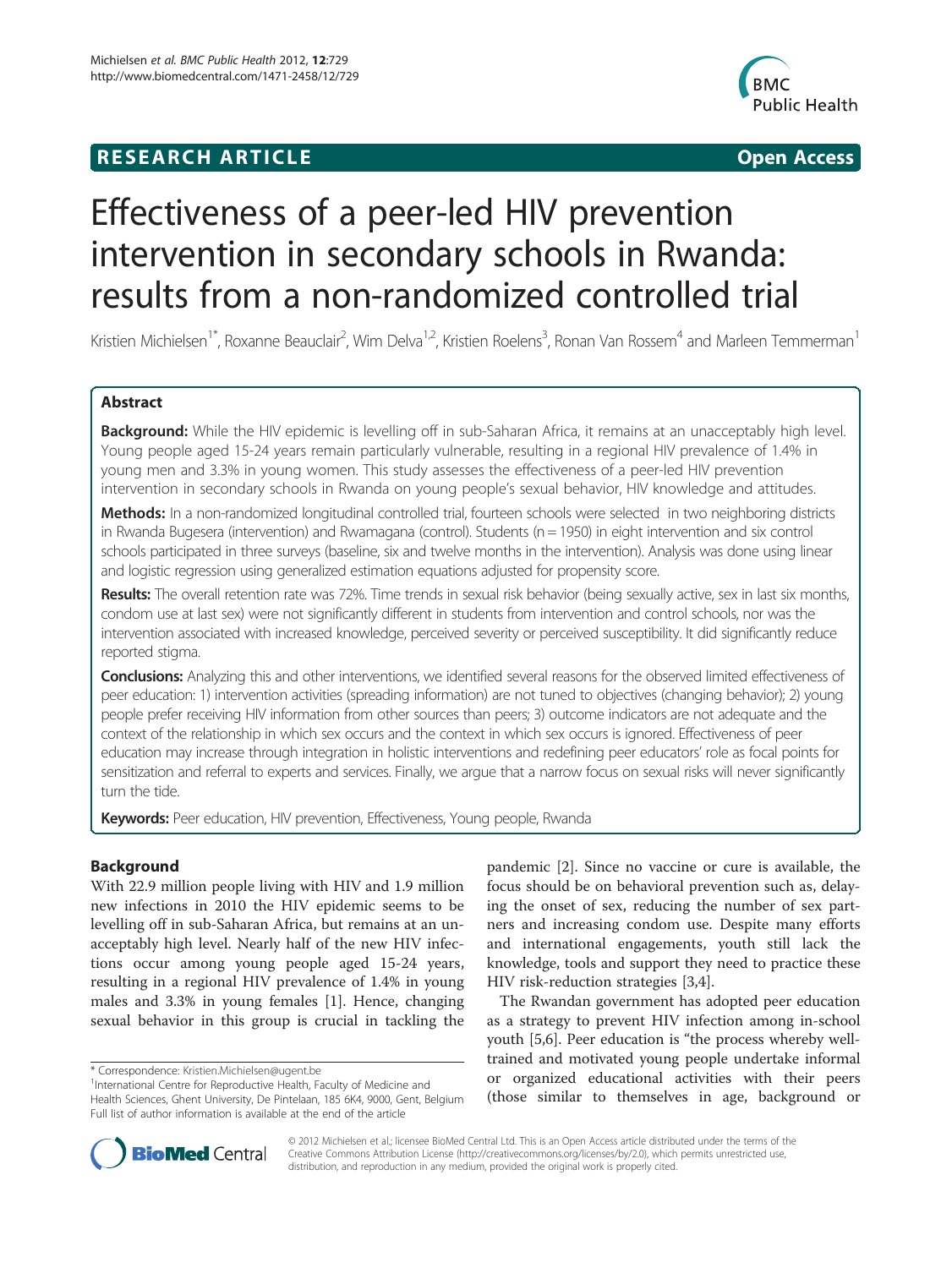interests) over a period of time, aimed at developing their knowledge, attitudes, beliefs and skills and enabling them to be responsible for and protect their own health" [[7\]](#page-9-0). Since 1998, the Rwandan Government has been installing anti-AIDS clubs in secondary schools. Ten years later 98% of secondary schools had installed such clubs. However, the anti-AIDS clubs often remain inactive due to a lack of guidance, financial and material support [\[8](#page-9-0)].

Over the past few years the Rwandan Government and several organizations, including Voluntary Service Overseas, Population Services International, Africa Humanitarian Action, Human Development Initiative and the Rwandan Red Cross Society, have selected a number of schools to provide support for the anti-AIDS clubs. In most cases, this support is temporary and project-based, and consists of training a number of selected students to become a peer educator in their school. The effectiveness of these activities has not yet been thoroughly evaluated. Since this method of HIV prevention will remain important in Rwanda for the next few years, and it is a common practice in other African countries, we found it important to evaluate its impact and, if needed, to formulate recommendations. This paper evaluates the effectiveness of the HIV prevention peer education intervention implemented by the Rwandan Red Cross Society in the district of Bugesera in increasing HIV related knowledge, reducing sexual risk behaviors and changing attitudes. Hence this paper adds to the knowledge base of the effectiveness of HIV prevention interventions for young people in sub-Saharan Africa, and of peer education in particular.

# **Methods**

# The peer education intervention

This study assesses the effectiveness of the peer education program on young people's HIV knowledge, attitudes and self-reported sexual behavior. The intervention was based on an integrated theoretical framework that included aspects of the Theory of Reasoned Action, the Social Learning Theory, the Diffusion of Innovations Theory, and the Health Belief Model. The intervention delivery was based on participatory learning techniques. The intervention development was the result of a collaboration between the Rwandan Red Cross and two expert organizations in the field of HIV and sexual and reproductive health, and was based on a number of peer education manuals [\[7,9](#page-9-0),[10](#page-9-0)].

The intervention took place in all fifteen secondary schools in the district of Bugesera (Rwanda) and was developed and implemented by the Rwandan Red Cross. The general objective of the peer education program was to reduce sexual risk behavior and to promote sexual and reproductive health in the secondary school communities by activating the anti-AIDS-clubs in the

schools. The design of the program was informed by experiences with peer education in a different district in Rwanda, several manuals on effective peer education [[10,11\]](#page-9-0) and the expertise of two organizations specialized in sexual health. The intervention consisted of an initial six-day training for five students (peer educators) of each participating school, as well as for one teacher per school who was tasked with supporting the peer educators in their daily activities. The training consisted of information on the Red Cross and its main principles, HIV/AIDS, sexually transmitted diseases, family planning and pregnancies, the role of the peer educator (what is expected of a peer educator and what is the deontology of a peer educator?) and teaching methods (how to best approach students and how to transmit messages and counsel?). School principals attended a half-day information session on the program. The peer educators were selected by the disciplinary teacher, who lives in the school and knows the students well, based on a number of predefined criteria (personal characteristics, sex, study year).

The training for the peer educators was organized in July 2009 and intervention activities in the schools started in August 2009. Additional trainings were planned in the second part of the intervention, but did not take place (see Discussion section). In September 2009 a large event uniting all intervention schools was organized to launch the intervention. During the course of the intervention, the peer educators were tasked with teaching their fellow students how to adopt positive and responsible behaviors, such as respect within relationships and personal responsibility for protective behavior. This was done through group and individual counseling, drama performances, songs and other interactive methods. Throughout the duration of the intervention, the activities of the peer educators were monitored and followed-up by the district Red Cross coordinator. Peer educators had to hand in an activity report each trimester. The intervention ended in November 2010. The implementation process and a process analysis is described in detail elsewhere [[12\]](#page-9-0).

#### Study design and sample size

The study is a non-randomized controlled trial including eight intervention and six control schools. The study assessed knowledge, attitudes and behaviors of the students three times over a period of eighteen months: March 2009 (Baseline), March 2010 (T1) and September 2010 (T2).

We based the sample size calculation on the study objective of assessing whether or not the intervention influenced the time trend in condom use and recent history of sexual intercourse. Sample size calculations were conducted with Wald tests for the odds ratio resulting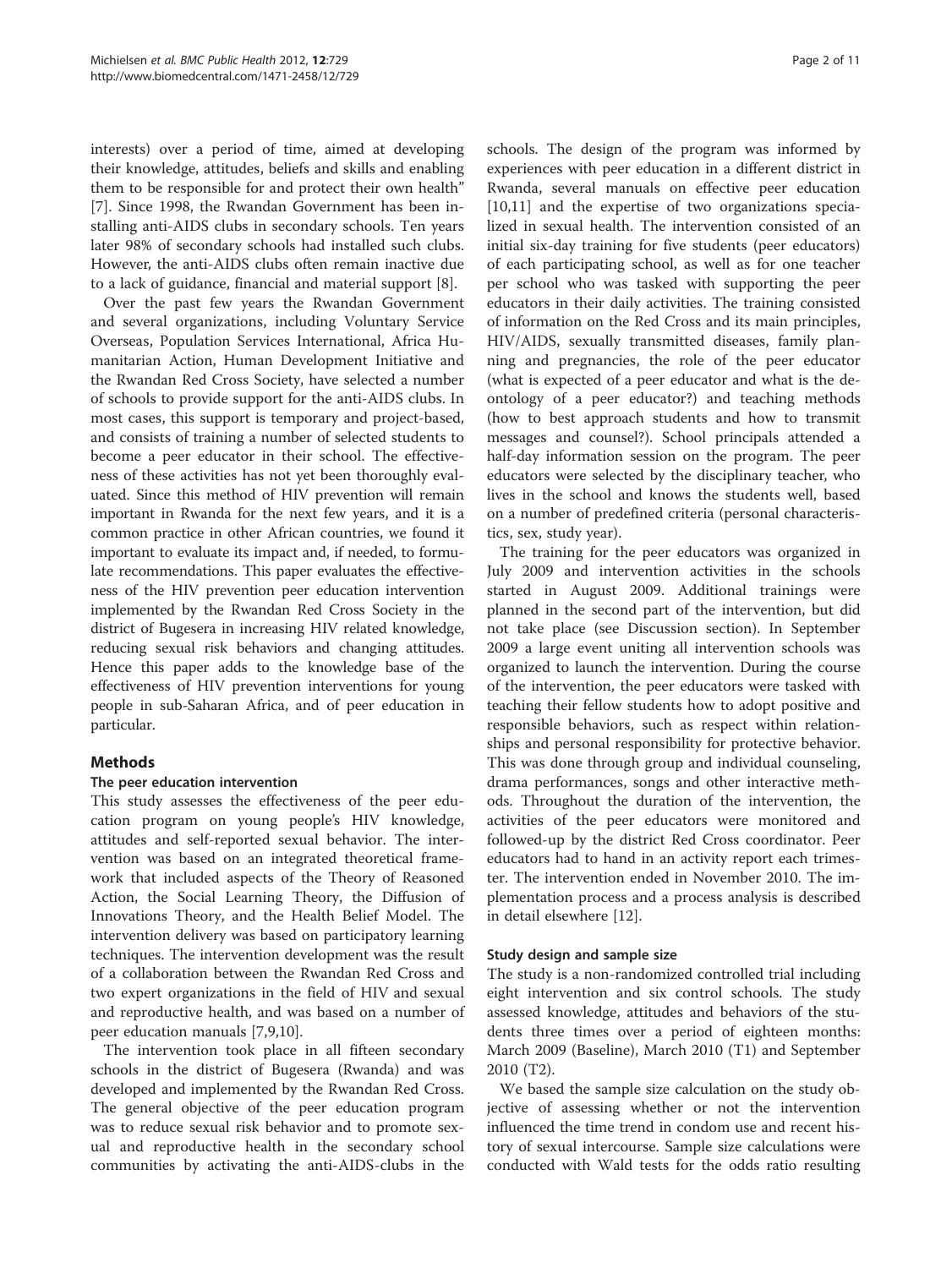from regression models with two binary variables (intervention/control and T0/T1 or T0/T2) and their interaction. For logistic regression models, a minimum of 1,241 observations are required to detect an adjusted odds ratio of 2 or more with 80% power at the 0.05 significance level, under conservative assumptions of 30% baseline prevalence of the outcome variable and no changes over time in the control group [[13](#page-9-0)]. For linear regression models, a minimum of 348 observations are required to detect a small standardized effect size (Cohen's d) of 0.3 with 80% power at the 0.05 significance level [\[14,15\]](#page-9-0). Further, we assumed a design effect of 2, due to possibly strong correlation of repeated measurements from the same participant (T0/T1/T2), resulting in a minimum of 2,482 observations required from 1,241 participants. Anticipating a 25% loss to follow-up, we increased the target sample size to 1,655 participants at T0.

# School and participant selection

Schools were selected on a purposive basis. We aimed to include the greatest variety of schools in the study and applied several selection criteria: education offered (lower/higher secondary education), location (urban/ rural), religious background, number of students (small/ large) and funding (public/private). All selected schools were willing to participate in the study. Since no roads directly connect intervention and control sites, cross-site contamination was unlikely.

The study targeted all students who were in their second and fifth year, since they had a higher chance of still being in school at the end of the survey. Drop-out rates are highest after the third year (the end of lower secondary education) and of course the sixth and final year. A

Table 1 Characteristics of participating schools

coding system guaranteeing confidentiality, separately storing identifying information and questionnaire answers, was used to match students over the three waves. At T1 and T2 schools were visited up to three times to retrieve students. In the schools included in our study, no other organizations were implementing activities in the field of HIV/AIDS or sexual and reproductive health (Table 1).

# Procedure

The questionnaire was developed in French, translated in Kinyarwanda and back translated in French. It was tested for comprehensibility on a population of 30 students in the first year of secondary education. The questionnaires were self-administered in classrooms or refectories. Data-entry was done electronically using Optical Mark Recognition software.

Before the start of the survey, the students gave written informed consent after concepts of voluntary participation and confidentiality were explained to them. School principals signed an informed consent form agreeing that their school would be used as a study site and that students would be requested to complete questionnaires. Parental consent was waived in the ethical review process, based on two arguments. First, practical considerations: parents live far from the schools and visit rarely, no full address details or phone numbers were available, and illiteracy is high. Second, we argued for a developmental approach to adolescence and adulthood and stressed the importance of collecting data directly from adolescents. Based on several guidelines [\[16](#page-9-0)-[18](#page-9-0)] and scientific literature [[19-21](#page-9-0)] we argued that adolescents have the cognitive capacity to take decision

| School    | Location $I =$<br>intervention $C =$<br>control | Location<br>(urban/rural) | Lower/higher<br>secondary<br>education | Number of<br>students<br>(2009) | <b>Public or</b><br>private | <b>Religious</b><br>background |
|-----------|-------------------------------------------------|---------------------------|----------------------------------------|---------------------------------|-----------------------------|--------------------------------|
| School 1  | Bugesera (I)                                    | Urban                     | lower + higher                         | >750                            | private                     | mixed                          |
| School 2  | Bugesera (I)                                    | Rural                     | $lower + higher$                       | >750                            | private                     | Catholic                       |
| School 3  | Bugesera (I)                                    | Rural                     | lower                                  | 251-500                         | public                      | mixed                          |
| School 4  | Bugesera (I)                                    | Rural                     | lower                                  | 251-500                         | public                      | mixed                          |
| School 5  | Bugesera (I)                                    | Urban                     | lower                                  | 501-750                         | public                      | mixed                          |
| School 6  | Bugesera (I)                                    | Rural                     | $lower + higher$                       | $<$ 250                         | private                     | Islamic                        |
| School 7  | Bugesera (I)                                    | Urban                     | higher                                 | 501-750                         | public                      | mixed                          |
| School 8  | Bugesera (I)                                    | Rural                     | $lower + higher$                       | >750                            | public                      | mixed                          |
| School 9  | Rwamagana (C)                                   | Rural                     | $lower + higher$                       | 501-750                         | public                      | mixed                          |
| School 10 | Rwamagana (C)                                   | Rural                     | lower + higher                         | 501-750                         | public                      | mixed                          |
| School 11 | Rwamagana (C)                                   | Rural                     | lower + higher                         | 251-500                         | public                      | mixed                          |
| School 12 | Rwamagana (C)                                   | Urban                     | lower                                  | $<$ 250                         | private                     | Catholic                       |
| School 13 | Rwamagana (C)                                   | Urban                     | lower                                  | $<$ 250                         | private                     | mixed                          |
| School 14 | Rwamagana (C)                                   | Urban                     | $lower + higher$                       | >750                            | private                     | Catholic                       |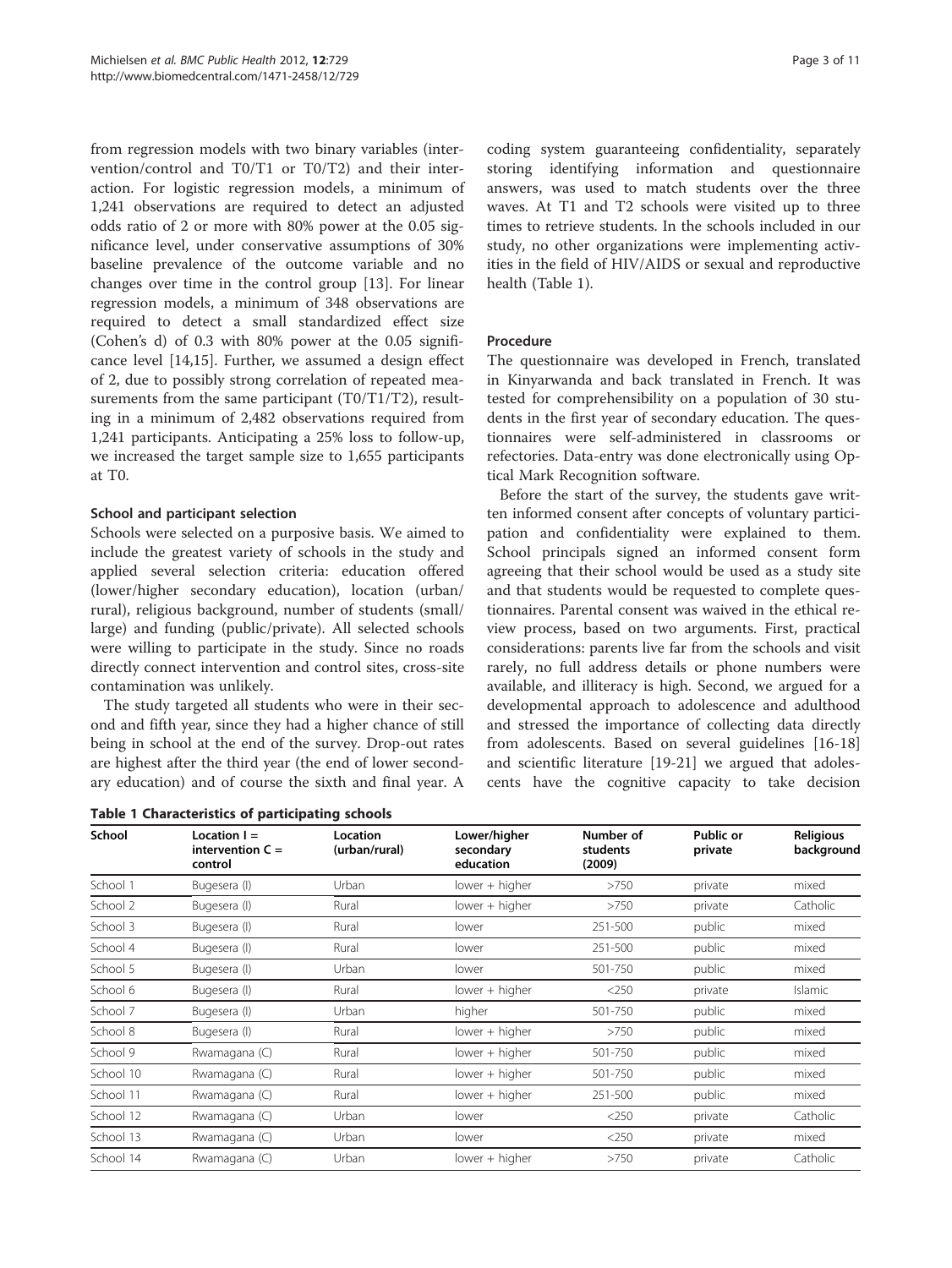<span id="page-3-0"></span>concerning participation in social and human science research.

#### Statistical analysis

Statistical analyses were performed using Stata version 11 (Stata Corporation, College Station, TX) and SAS version 9.2 (SAS Institute Inc., Cary, North Carolina). Since the allocation of schools to the intervention and control group was not randomized, we initially evaluated eight variables (described further) to see if there were significant differences between baseline values in the intervention and control groups (see Table 2). Then we calculated propensity scores and participants with propensity scores outside of the area of common support ([0.17, 0.98]) were excluded from subsequent analyses [[22\]](#page-9-0). Propensity scores are used to reduce selection bias when assignment to study arms is not randomized. A participant's propensity score is its probability of being assigned to a specific study arm given a set of known covariates [\[23\]](#page-9-0).

Marginal linear and logistic regression analyses, using Generalized Estimating Equations (GEE), were conducted to determine the likelihood of experiencing different outcomes based on which group the participant belonged to, while accommodating for repeated, correlated measures. Specifically and most importantly for this analysis, these models allow for investigation of group effects, time effects, and group by time interactions. Our analysis specified an unstructured correlation matrix and a binomial or Gaussian distribution depending on which dependent variable was analysed. Correlation between students within schools was ignored in the analysis, as it was weak and nonsignificant ( $p > 0.05$ ).

# Variables

The independent variable in this study was exposure to the peer education program, operationally defined as attending a school where the peer education intervention was deployed.

|  |  |  | Table 2 Socio-demographic characteristics of respondents at baseline before and after adjusting for propensity score |
|--|--|--|----------------------------------------------------------------------------------------------------------------------|
|  |  |  |                                                                                                                      |

| Variable                           |               | <b>Intervention allocation</b> | P-Value            | P-Value<br>After Adjustment** |  |
|------------------------------------|---------------|--------------------------------|--------------------|-------------------------------|--|
|                                    | Control group | Intervention group             |                    |                               |  |
|                                    | Rwamagana     | <b>Bugesera</b>                | Before Adjustment* |                               |  |
| Sex n (%)                          |               |                                |                    |                               |  |
| Male                               | 417 (47.55)   | 543 (50.70)                    | 0.17               | 0.80                          |  |
| Age                                |               |                                |                    |                               |  |
| Mean (sd)                          | 17.60 (2.30)  | 18.41 (2.18)                   | < 0.01             | 0.95                          |  |
| Ever had sex n (%)                 |               |                                |                    |                               |  |
| Yes                                | 196 (22.55)   | 302 (28.76)                    | < 0.01             | 0.91                          |  |
| Condom at last intercourse n (%)   |               |                                |                    |                               |  |
| Yes                                | 52 (6.39)     | 99 (10.25)                     | 0.13               | 0.98                          |  |
| Never had sex                      | 679 (83.42)   | 755 (78.16)                    | 0.21               | 0.94                          |  |
| Intercourse in last 6 months n (%) |               |                                |                    |                               |  |
| Yes                                | 62 (7.09)     | 118 (11.24)                    | < 0.01             | 0.98                          |  |
| Ever tested for HIV n (%)          |               |                                |                    |                               |  |
| Yes                                | 369 (43.11)   | 564 (56.29)                    | < 0.01             | 0.73                          |  |
| Don't know                         | 17 (1.99)     | 19 (1.90)                      | 0.51               | 0.88                          |  |
| Socio-economic status n (%)        |               |                                |                    |                               |  |
| Middle                             | 399 (45.65)   | 349 (32.80)                    | < 0.01             | 0.63                          |  |
| High                               | 47 (5.38)     | 38 (3.57)                      | < 0.01             | 0.11                          |  |
| Live during the year n (%)         |               |                                |                    |                               |  |
| Boarding school, off campus        | 14 (1.64)     | 209 (20.47)                    | < 0.01             | < 0.05                        |  |
| Parents/Family                     | 283 (33.06)   | 430 (42.12)                    | < 0.01             | 0.90                          |  |
| <b>Baseline HIV knowledge</b>      |               |                                |                    |                               |  |
| Mean (sd)                          | 6.12(1.80)    | 5.91 (1.90)                    | < 0.05             | 0.94                          |  |

\*Calculated using simple regression models with the baseline characteristic as the outcome of interest, and the intervention group as the independent variable. \*\*Calculated using multiple regression models. Observations whose propensity scores fell outside of the minimum and maximum values for the opposite group were eliminated from the analysis. A model was fit with the baseline characteristic as the outcome of interest, and the intervention group as the independent variable. It was adjusted for the propensity score.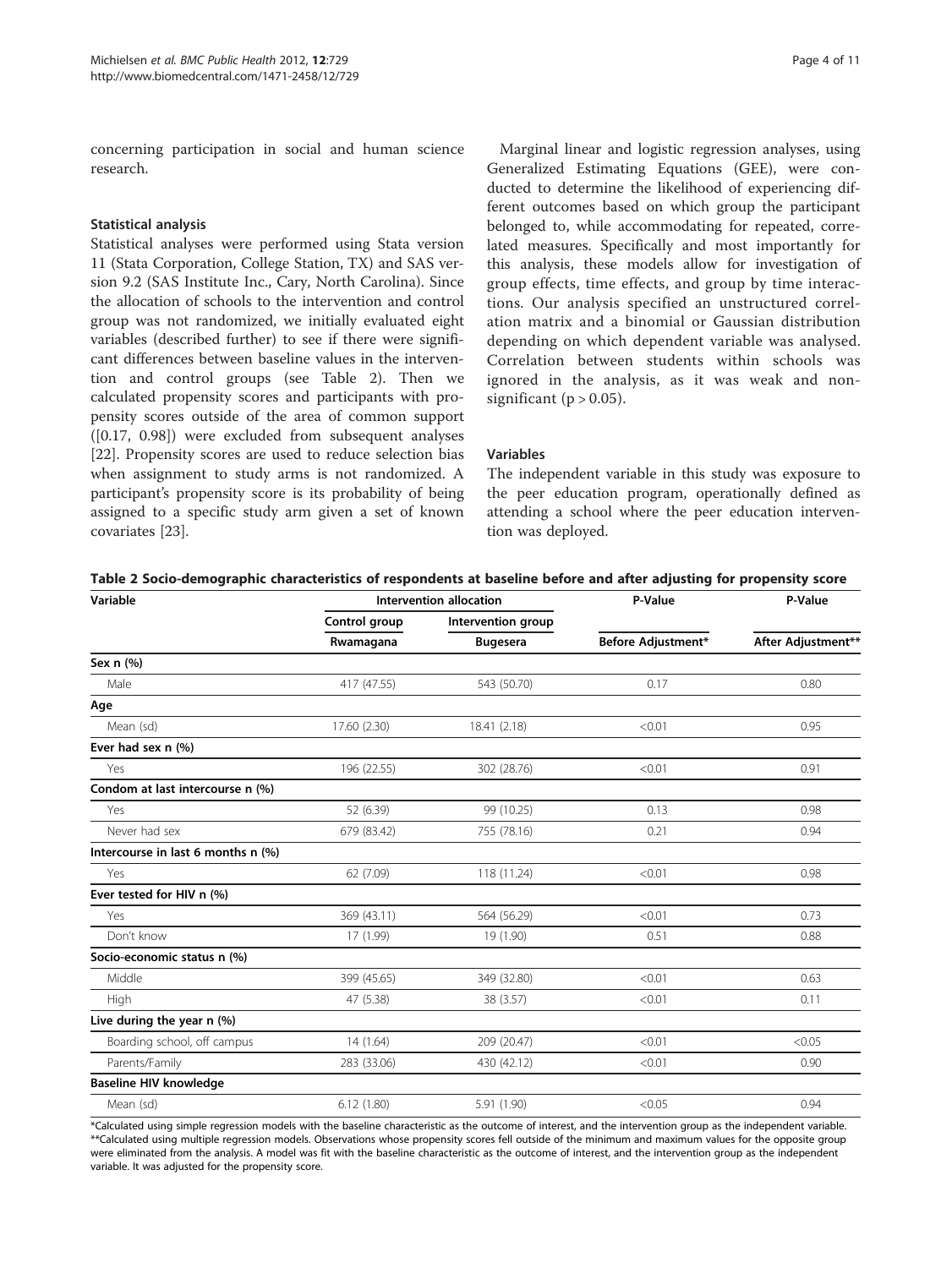<span id="page-4-0"></span>Degree of participation in the program was operationalized using a scale made up of six variables measuring participation in six program activities (e.g. drama plays or small-group counseling). For each activity the respondent could indicate if he/she did not participate, participated passively (observed) or actively participated in the activity. The participation scale, including all six activities, ranges from 0 (no participation at all) to 12 (very active participation) (Cronbach's alpha: 0.834).

The study evaluated seven dependent variables that assessed a student's knowledge of HIV protection modes, attitudes toward HIV/AIDS, and sexual behavior. Knowledge of HIV protection modes was measured with 11 items proposing true and false statements about ways of protection, which were consequently summed to get a score from 0 (all answers incorrect) to 11 (all answers correct). Attitudes towards HIV/AIDS were divided into three attitudinal constructs. Perceived susceptibility to HIV (range 0-16, Cronbach's alpha 0.67) was measured using the validated 4-items scales of Lux & Petosa [\[24](#page-9-0)]. Perceived severity of HIV was measured in one single item 'At present, the danger of AIDS has almost passed' (agree/disagree). Enacted stigma was measured by two items asking if the students would refuse to be taught by a HIV-positive teacher and if they thought HIV-positive students should be expelled from school (scale 0-1, Cronbach's alpha 0.76). Sexual behavior was measured through three variables: did you ever have sexual intercourse? (no/yes); did you have sex in the last 6 months? (no/yes); did you use a condom at last sexual intercourse? (no/yes).

The propensity score included eight sociodemographic and behavioral baseline variables, chosen because they demonstrated significant differences between intervention and control students: 1) sex: boy/girl; 2) age; 3) ever had sex: yes/no; 4) condom use at last intercourse: yes/no/don't remember; 5) had sex in the last six months: yes/no; 6) having been tested for HIV: yes/no/don't know; 7) socio-economic status: a constructed variable, made up of five questions on possessions of the respondent's family and subsequently categorized into low, middle, or high socio-economic

Two additional candidate confounding variables were evaluated in the models, because of their potential impact on sexual behavior: 1) alcohol use (never/once a week or more/once a months or more) since sexual risk behavior has often been associated with alcohol use [\[25-](#page-9-0) [27\]](#page-9-0); 2) sexual self-concept using an adapted scale made up of 13 4-point Likert items, with scores ranging from 13 to 52 (Cronbach's alpha of 0.60) [[28](#page-9-0)]. Sexual selfconcept has been studied and found to be of influence on sexual behavior and sexual decision making [\[29](#page-9-0)-[31](#page-10-0)].

# Ethical approval

The study was approved by the Ethics Commission of the Ghent University Hospital (2008/485), the Rwanda National Ethical Committee (42/RNEC/2009), the Rwandan Institute for Statistics (130/2009/INSR) and the Rwandan National AIDS Control Commission (0135/ CNLS/2009/S.E).

# Results

The total retention rate after the third survey at 18 months was 71.8% (1400/1950). Reasons for not completing the study were drop-out of school (63%), illness (9%) and absence from school at the time of survey (28%). The retention rate was higher in the control group:  $65.1\%$  versus  $79.7\%$  ( $p < 0.001$ ). Table [2](#page-3-0) shows the socio-demographic characteristics and baseline sexual behavior of respondents. On a number of factors there were significant differences between the intervention and control groups at baseline. Although the median age was the same, the average age of students was higher in the intervention group than in the control group. There are more intervention students following technical education and less in accounting. Control students have a higher socio-economic status. As for their sexual behavior, more intervention students were sexually active, but they did not have more sex in the 6 months preceding the survey. More intervention students had been tested for HIV, while control students had more knowledge of

Table 3 Sexual behavior, knowledge and attitudes of respondents at Baseline, T1 and T2, by study setting

|                                                              | Intervention group |             |             | Control group   |             |             |
|--------------------------------------------------------------|--------------------|-------------|-------------|-----------------|-------------|-------------|
|                                                              | <b>Baseline</b>    | Τ1          | Τ2          | <b>Baseline</b> | T1          | Т2          |
| ever had sexual intercourse n (%)                            | 186 (22.01)        | 192 (30.87) | 252 (42.93) | 124 (16.69)     | 166 (26.35) | 203 (32.17) |
| had sex in last 6 months n (%)                               | 93 (11.01)         | 75 (12.40)  | 85 (14.46)  | 51 (6.86)       | 58 (9.24)   | 49 (7.84)   |
| used condom at last sex (of those sexually active) $\ln$ (%) | 83 (44.62)         | 55 (40.74)  | 63 (47.37)  | 47 (37.90)      | 45 (41.28)  | 44 (40.74)  |
| knowledge of HIV protection modes mean (median)              | 7.15(8)            | 7.24(8)     | 9.36(10)    | 7.23(8)         | 7.49(8)     | 9.64(10)    |
| perceived susceptibility to HIV mean (median)                | 7.32(7)            | 6.81(7)     | 7.03(7)     | 6.79(7)         | 6.55(6)     | 6.45(6)     |
| perceived severity of HIV n(%) (high)                        | 203 (27.77)        | 129 (22.05) | 133 (23.79) | 145 (20.71)     | 127 (20.65) | 94 (15.36)  |
| enacted stigma mean (median)                                 | 0.35(0)            | 0.19(0)     | 0.24(0)     | 0.18(0)         | 0.10(0)     | 0.12(0)     |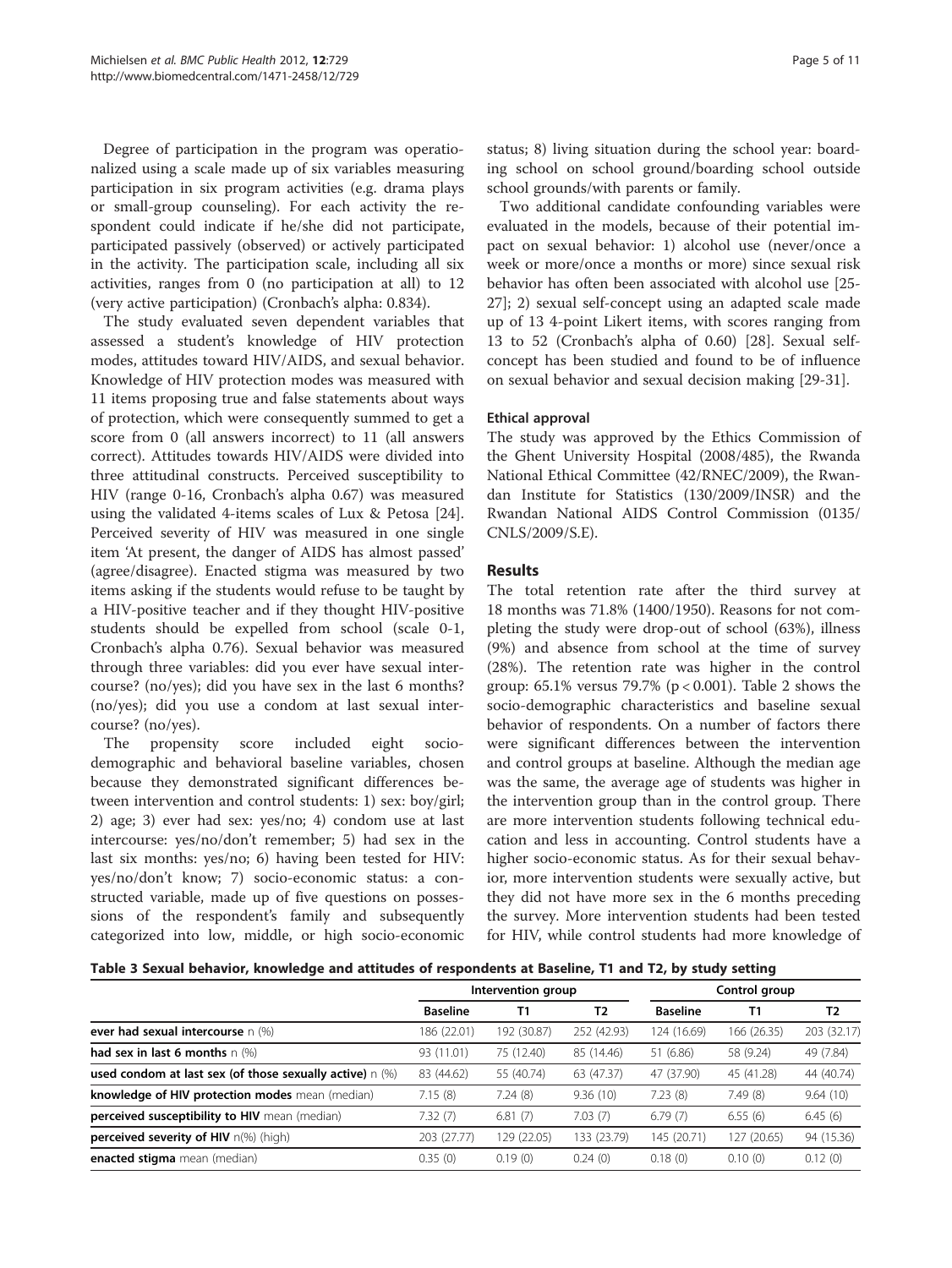<span id="page-5-0"></span>

| Table 4 Results of the Peer Education intervention on sexual behavior, HIV knowledge and attitudes |
|----------------------------------------------------------------------------------------------------|
|----------------------------------------------------------------------------------------------------|

|                                                 | Ever had sexual<br>intercourse | Had sex in last<br>6 months | Condom use at<br>last sex | Perceived<br>Severity  | <b>Knowledge of HIV</b><br>protection modes | Perceived<br>susceptibility | <b>Enacted stigma</b>      |  |
|-------------------------------------------------|--------------------------------|-----------------------------|---------------------------|------------------------|---------------------------------------------|-----------------------------|----------------------------|--|
|                                                 | OR [95%CI]                     | OR [95%CI]                  | OR [95%CI]                | OR [95%CI]             | Bèta-coefficient [95%Cl]                    | Bèta-coefficient [95%Cl]    | Bèta-coefficient [95%Cl]   |  |
| Intervention (ref. control group)               | 1.16 [0.85-1.57]               | .28 [0.82-1.98]             | 1.22 [0.76-1.94]          | 1.41 [1.09-1.83]*      | $-0.11$ $[-0.23 - 0.00]$                    | $0.57$ [0.28-0.86]*         | $0.18$ [0.12-0.24]*        |  |
| Month (T1) (ref. baseline)                      | 1.84 [1.58-2.15]*              | 1.48 [1.05-2.09]*           | 1.28 [0.73-2.26]          | $0.98$ $[0.78 - 1.23]$ | $0.25$ [0.16-0.35]*                         | $-0.22$ [ $-0.45 - 0.01$ ]  | $-0.08$ $[-0.13 - 0.04]$ * |  |
| Month (T2) (ref. baseline)                      | 2.38 [2.00-2.83]*              | 1.20 [0.81-1.78]            | 1.31 [0.74-2.32]          | $0.71$ [0.56-0.91]*    | 2.40 [2.29-2.51]*                           | $-0.32$ $[-0.55 - 0.09]$    | $-0.07$ $[-0.11 - 0.03]$ * |  |
| Intervention* Month T1                          | $0.97$ $[0.79-1.20]$           | $0.80$ $[0.50 - 1.29]$      | $0.73$ $[0.35-1.53]$      | $0.74$ $[0.54 - 1.02]$ | $-0.15$ $[-0.30 - 0.01]$ *                  | $-0.28$ $[-0.64 - 0.08]$    | $-0.08$ $[-0.15 - 0.01]$ * |  |
| Intervention* Month T2                          | 1.29 [1.00-1.67]               | 1.18 [0.69-2.01]            | $0.75$ $[0.36 - 1.57]$    | .12 [0.80-1.57]        | $-0.19$ $[-0.36 - 0.02]$ *                  | $-0.00$ $[-0.36 - 0.35]$    | $-0.05$ $[-0.12 - 0.03]$   |  |
| Alcohol – at least once a month<br>(ref. never) | 2.16 [1.65-2.83]*              | 1.69 [1.23-2.32]*           |                           |                        |                                             |                             |                            |  |
| Alcohol - at least once a week<br>(ref. never)  | 3.97 [2.65-5.95]*              | 4.66 [3.12-6.97]*           |                           |                        |                                             |                             |                            |  |
| Sexual Self-Concept                             | 1.06 [1.04-1.08]*              | 1.04 [1.02-1.06]*           |                           |                        |                                             | $-0.05$ $[-0.05 - 0.03]$    | $-0.01$ $[-0.01 - 0.00]$ * |  |

\*significant at level 0.05.

All models controlled for the propensity score variable.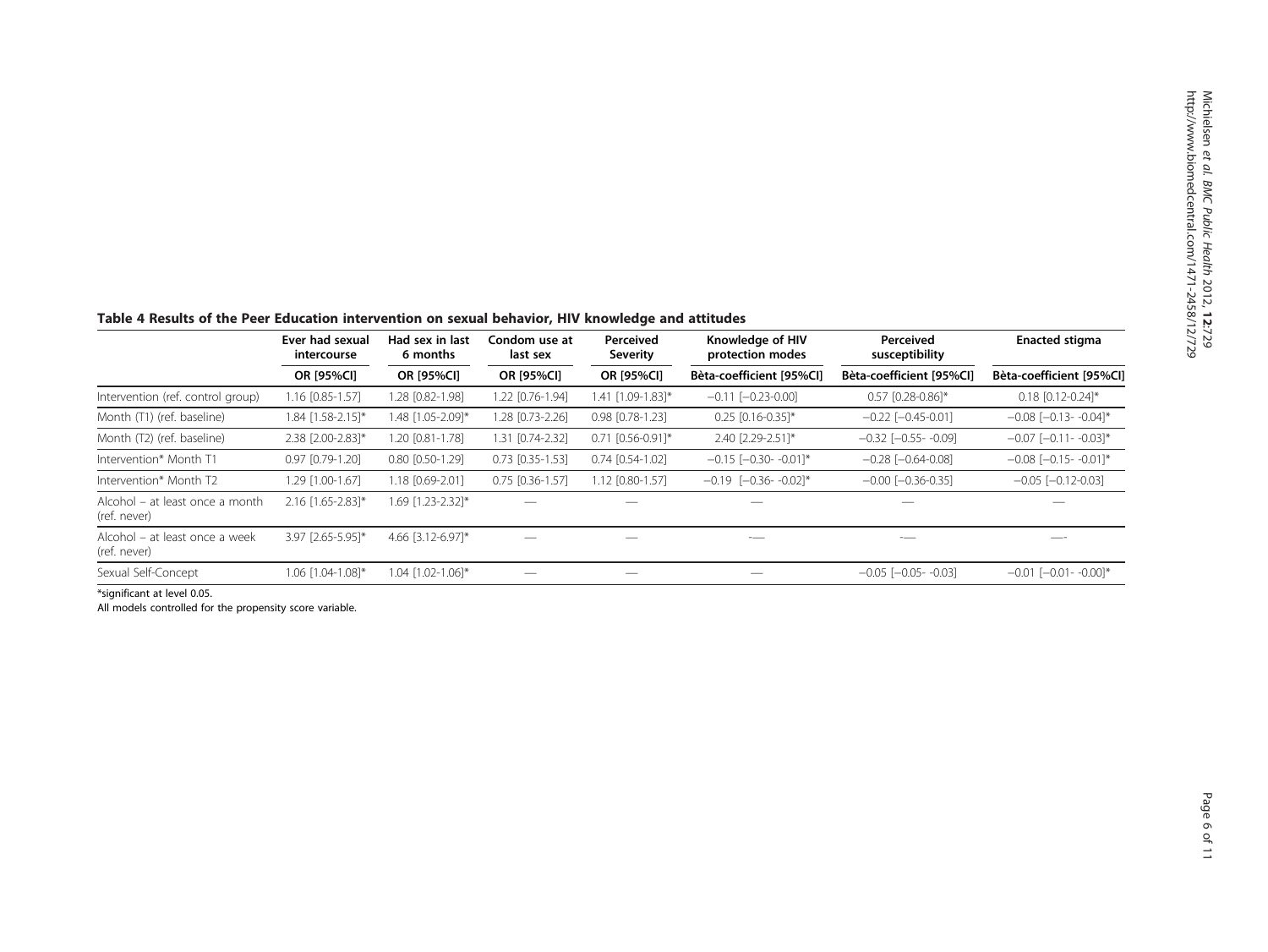HIV. After adjustment for propensity score, only the living situation was significantly different for intervention and control students. Of the initial 1950 students, 1588 were retained in the main analysis after dropping participants who were not in the area of common support from the propensity score analysis  $(n = 362)$ .

Tables [3](#page-4-0) and [4](#page-5-0) show the evolution in key outcome variables over time for the intervention and control group. Over the period of the intervention, the number of sexually active students increased, the proportion of students who had sex in the six months preceding the survey increased and condom use at last sex increased. These evolutions were not significantly different in the intervention and control group.

We found an increase in knowledge both in the intervention and control students, especially in the second part of the intervention. This increase was significantly slower in the intervention group, although in absolute numbers the difference was not very large. Reported enacted stigma was high at baseline, especially in the intervention group. The data showed that the intervention significantly reduced enacted stigma, especially in the first part of the intervention, but the trend remained visible at T2. No significant results were found for perceived susceptibility to or perceived severity of HIV.

Alcohol use (both occasional and frequent) had a significant impact on being sexually active and on recent sexual activity. Respondents with a high sexual selfconcept were more likely to be sexually active and to have had sex in the last six months, and less likely to report enacted stigma.

Figure 1 shows that a large proportion of students in the intervention schools did not participate at either point in time (43.4% at T1 and 46.5% at T2) and only 13.7% and 11.6% of students had a participation score above six at T1 and T2 respectively. In a supplementary dose–response analysis among students from the intervention schools only, we investigated whether more intensive participation in the peer education program affected any of the seven dependent variables. Only for knowledge of HIV we observed a statistically significant time\*participation score at T2, yet the effects of higher participation on were minimal and not behaviorally meaningful.

# **Discussion**

# Limited effectiveness of the peer education intervention

We observed limited effectiveness of the peer education intervention in increasing knowledge, changing attitudes and reducing sexual risk behavior. The intervention did not seem to effectively alter sexual risk behavior. Knowledge of HIV protection modes did increase somewhat, but the increase was actually larger in the control group. We could not find a sound explanation for this observation. On the other hand, the intervention did significantly reduce enacted stigma. This could indicate that the peer education program succeeded in creating a more positive, less stigmatizing climate, pulling it out of the taboo sphere.

The results are comparable to other evaluation studies of peer education interventions for youth. Individual and review studies have shown that peer education interventions do not completely succeed in their main objective, i.e. reducing sexual risk behavior [[32-37](#page-10-0)]. The most recent review on the effectiveness of peer education HIV prevention interventions [\[38](#page-10-0)] identified four evaluations of peer education interventions in sub-Saharan Africa that reported on self-reported behavior using a quasiexperimental design [\[39](#page-10-0)-[42](#page-10-0)], not showing compelling evidence that peer education works for young people in this context. A literature study on the effectiveness of all types of HIV prevention interventions for young people in sub-Saharan Africa done in 2006 and recently updated indicated weak evidence that peer-led

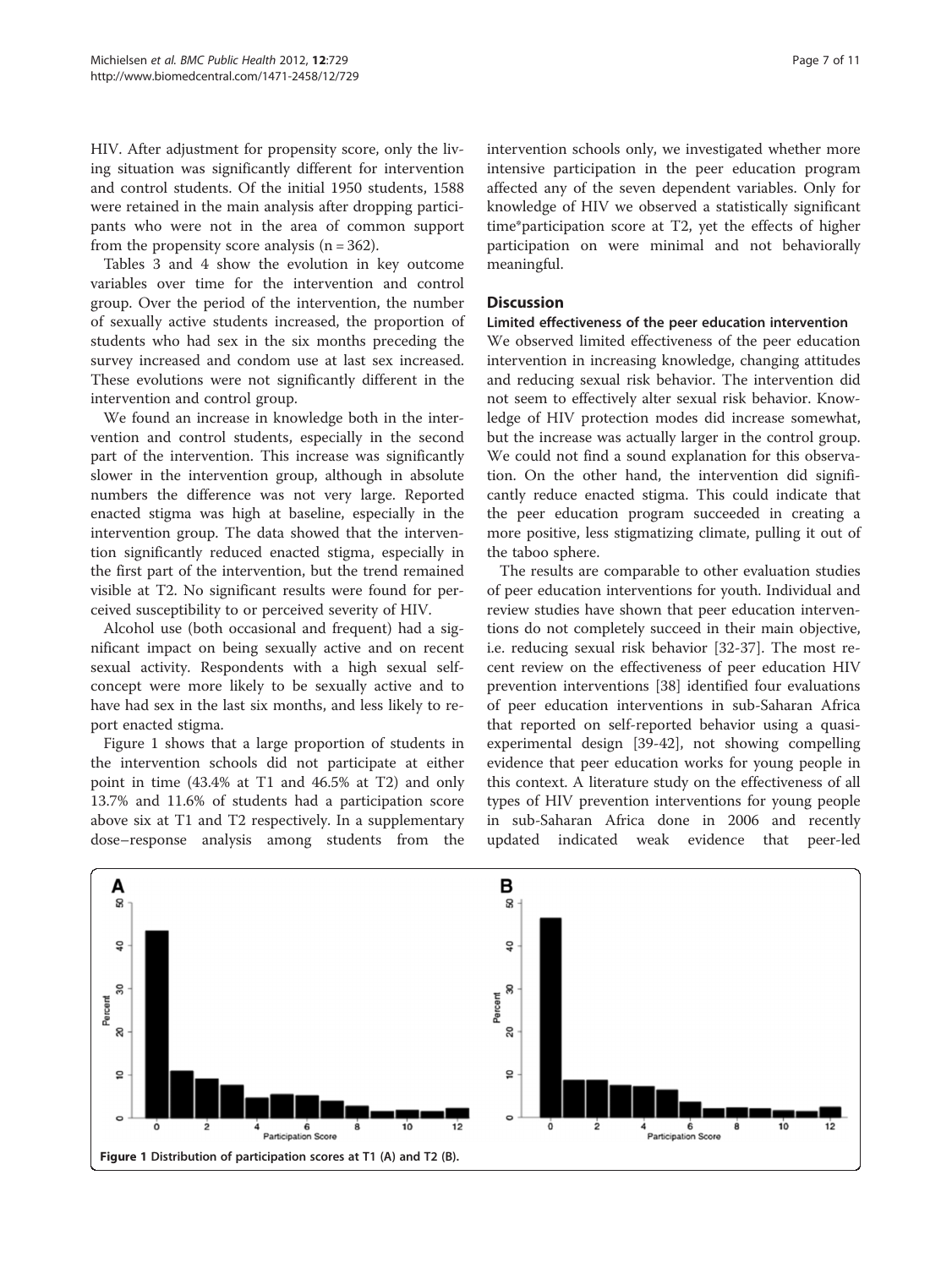interventions are effective and recommended against scale-up [\[43,44](#page-10-0)].

#### Study limitations

We are aware of several limitations of this study. First, since the intervention was planned to be implemented in all schools in one district in Rwanda it was not possible to randomize schools for participation in the intervention. Moreover, the intervention district was chosen because of its lower socio-economic status and its need for the intervention. Unsurprisingly, we found sociodemographic and behavioral differences between intervention and control students at baseline. To counter these differences, we adjusted for propensity scores in all analyses. Second, all schools, both in the intervention and control site, were asked if other HIV prevention interventions were taking place in the schools. Even if this was not the case, it cannot be excluded that regional or national prevention campaigns intervened with the interventions, that interventions with lingering effects had been implemented prior to the evaluation, or that in some schools teachers might be more actively involved in spreading HIV prevention messages, e.g. in biology classes. Third, we operated from the assumption that the messages of the intervention would reach, one way or another, all students in the schools. The interventions were freely accessible for all students of the intervention schools. However our analysis showed that a large number of students did not participate in the intervention at all, while only a few participated very actively. Nevertheless, differences in outcomes among students with low and high participation levels were negligibly small. Finally, even though we have regular reports of peer educators' activities and paid several visits to the schools, we were not present during all the activities and therefore cannot ascertain the quality of all activities in each school.

#### Reasons for observed limited effectiveness

Based on our evaluation study and existing literature we identified several factors that can help to explain the limited impact of this intervention, in particular, and of peer education for young people in general. These factors are associated with: 1) the implementation of the intervention; 2) the design of the intervention; 3) the underlying assumptions of peer education for young people; 4) appropriate indicators of sexual behavior of young people.

# Factors associated with the implementation of the intervention

The intervention studied in this paper was limited by implementation issues, partly explaining the lack of effectiveness. During the second half of the intervention internal problems arose in the organization, leading to limited monitoring and follow-up of the peer educators, and failure to provide the second round of training for the peer educators [\[12](#page-9-0)]. Consequently, in the second part of the intervention, we observed a reduction in the number of activities organized by the peer educators in all schools. In the activity reports of the second part of the intervention, more peer educators requested additional support of the intervention coordinator. However, if this was the only reason for the lack of effectiveness, we would have seen better results after the first part of the intervention.

#### Factors associated with the design of the intervention

Notwithstanding that the intervention discussed in this paper was thoroughly developed, based on previous experience, peer education manuals and with the input from expert organizations, there were some lacunas in the intervention design.

The objectives of the intervention are very broad (to reduce sexual risk behavior and to promote sexual and reproductive health in the secondary school communities), as is the case in many other peer education interventions, e.g. [[45](#page-10-0)-[49\]](#page-10-0), while the methodologies used are rather limited (informative, sensitizing methodologies such as theatre, songs, counseling). It has been amply demonstrated and discussed that increasing knowledge alone will not change sexual behavior [\[50](#page-10-0)-[52\]](#page-10-0), since sexual behavior is also determined by a number of other factors. For example, we cannot expect young people to use more condoms by only talking about condoms and not providing them in the schools.

Furthermore, the intervention focuses on the individual, while sexual behavior is influenced by a large number of factors on different levels: personal, inter-personal, institutional, socio-cultural, structural (e.g. the socio-ecological model of Bronfenbrenner [[53](#page-10-0)]). Behavior change can only be reached by tackling all these levels. Mason-Jones [\[35](#page-10-0)] explained after evaluating the lack of effectiveness of a peer education program: "It may be that social factors are so influential that an individualized health education program cannot hope to make changes".

It is our conviction that we set the expectations of peer education interventions too high. It would be more realistic to recognize these interventions in their true value in contributing to a more positive, less stigmatizing climate, and to complement them with other types of interventions, such as youth-friendly services, condom distribution, community involvement and structural approaches.

# Factors associated with peer education as a prevention strategy

Since many Rwandan school-going youth stay in a boarding school and only return to their families two or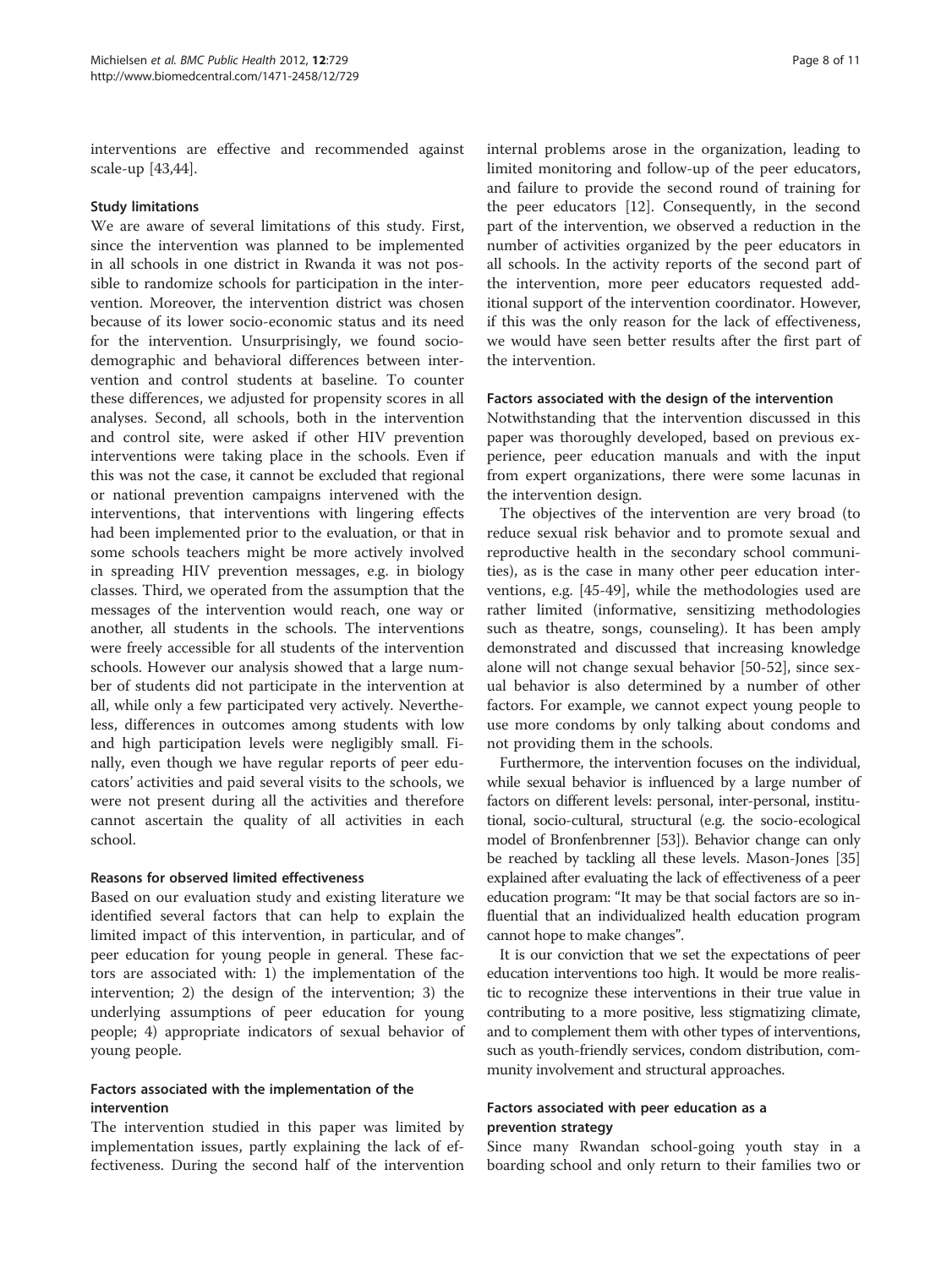three times a year, they have no other option than to rely on peers or teachers for HIV/SRH information. However, this does not mean they want to rely on them. In our study students were asked to indicate the two main channels through which they would prefer to receive information on HIV: friends ranked sixth as a preferred source of information, after radio, parents, television, teachers and medical experts (docters/nurses).

This finding is supported by studies from other countries. Young people in Uganda prefer receiving HIV information from formal sources. They rank friends last and mass media and teachers first as preferred prevention sources [\[54](#page-10-0)]. In Cameroon a study among urban youth shows that only 3% of respondents named their friends as people whose opinion they value, while 93% mentioned family members [\[55\]](#page-10-0). A study among Canadian youth demonstrated that, although they indicate friends as their main source, young people prefer receiving sexual health information from professionals [[56\]](#page-10-0). A study from the United Kingdom stressed the important role of parents in sex education, and showed that young people prefer to be taught about sexual health by health professionals [\[57](#page-10-0)].

Peer education implies that certain members of a group (peer educators) can be influential in convincing their peers to change their behavior. The strategy has proven successful in other fields of health promotion (e.g. [[58,59\]](#page-10-0)). However, when it comes to HIV prevention among young people, not disregarding the capacities they have, it is a very tall order to expect a young person – possibly discovering his/her sexuality him/herself - to act as an expert and guide, counsel, teach and advise peers on a personal, sensitive and complex issue as sexuality. Furthermore, when it comes to young people, the notion of 'peer' oftentimes refers to someone of the same age. This is a very simplistic notion: even though they might be of approximately the same age, this does not mean they have a similar background, similar experiences, similar values and norms [\[60](#page-10-0)]. Besides personal characteristics, a peer educator's credibility is determined by their own behavior and by how they transmit messages. A study of a peer education drug prevention intervention found that young people value experience-based and message-based credibility more than the peer educators' personal characteristic ([\[61](#page-10-0)] in [[60](#page-10-0)]).

Factors associated with the evaluation of the intervention The ultimate goal of HIV prevention interventions is a reduced incidence of HIV in young people. While directly measuring HIV incidence is often not possible, the envisaged intervention effect is operationalized by measuring self-reported sexual behavior. To this end, in this and many other evaluation studies, internationally recognized indicators are used: 'condom use at last sex' (if this increases the intervention is considered successful), 'recent sexual activity' (if this decreases, the intervention is considered successful), the 'number of sexual partners in the last 6 months' (if this decreases the intervention is considered successful). We argue that these indicators might not be adequate to measure the actual risks taken by the respondents. By using these indicators individually and by neglecting the relationships or context in which these sexual activities take place, these indicators ignore that young people can have healthy sexual relationships. For example, the indicator 'condom use at last sex' might hide an increase in young people that are in a monogamous relationship, and decide not to use a condom after a negative HIV test. Or why would having a large number of sexual partners be negative for one's sexual health, if the sexual intercourse is consensual and protected? An indicator that would appropriately measure sexual risk behavior should include aspects of exposure (relationship and partner characteristics), transmission (type of sex and protective measures), and preferably also infectiousness (HIV infection and stage of infection of the partners). The development of such contextualized, composite sexual behavioral measures is essential to measure the real risks young people are taking, hence to determine the real effectiveness of HIV prevention interventions. Our intervention did control for individual characteristics influencing sexual behavior (alcohol use and sexual self-concept), but did not control for relational and contextual characteristics.

# Conclusions

# Recommendations for future interventions and evaluation studies

Peer education is an attractive tool for HIV prevention because it makes use of existing social processes and actively involves young people in the intervention. However, given the observed limited effectiveness, it might be necessary to re-evaluate the role of peer educators. First, program planners must set realistic expectations for peer education. Peer education based on information sharing only, will never on its own change sexual behavior to a sufficiently large extent. It can however be valuable in creating a less-stigmatizing climate around sexuality and in breaking taboos. Second, while peer educators are now the centre of the intervention, informing - counseling and advising fellow students this role needs to be redefined. Peer educators could be deployed as focal points: beside spreading information on HIV through theatre, songs and discussions, they should be the ones who are aware of key specialists and services to which they can refer. Peer education should not be a stand-alone intervention and should be embedded in a larger strategy. Third, peer education interventions seemingly actively involve young people in the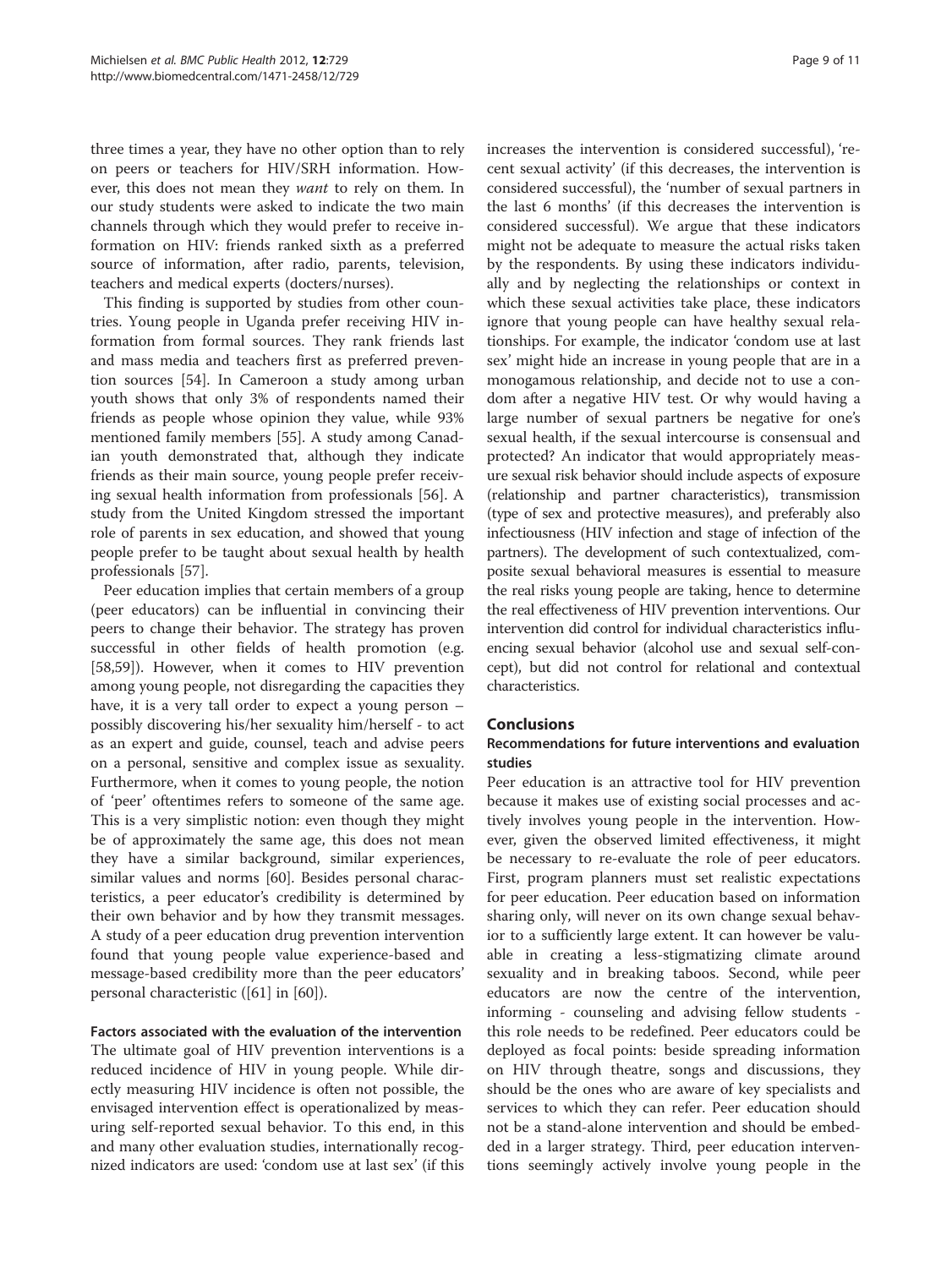<span id="page-9-0"></span>prevention efforts. However, true participation goes further than only involving them in the implementation phase. Young people can participate and provide their input in the needs assessment, intervention development, the follow-up and in monitoring and evaluation. Their input in these phases might be more valuable than in the implementation of the intervention.

Evaluations of HIV prevention interventions need to be more aware of contextualizing outcome measures: condom use and sexual activity as such are not entirely adequate indicators of sexual risk behavior, but need to be complimented by additional indicators related to the nature and context of sexual relationships.

Finally, we must be clear about what we really want to accomplish with HIV prevention interventions. Focusing narrowly on 'sexual activity' and 'condom use' is not optimal, since these behaviors are the result of a decision process influenced by many factors that are inadequately addressed by current peer education interventions. In our view, it would be more useful to focus on the decision-making process itself and empower young people to make their own conscious, responsible decisions. A useful concept in this perspective is 'sexual competence' [\[62](#page-10-0)], meaning that, sexual intercourse should be protected, consensual, undertaken without regret and as a result of an autonomous decision.

#### Competing interests

The authors declare that they have no competing interests.

#### Authors' contributions

KM initiated the study, developed the protocol, collected the data, participated in the analysis and took the lead in writing the paper. RB was responsible for data analysis and writing. WD was responsible for data analysis and writing. KR contributed to data collection and writing. RVR contributed to the set-up of the study and provided support in data collection, analysis and writing. MT contributed to the set-up of the study and provided support in data collection and writing. All authors read and approved the final manuscript.

#### Acknowledgements

This study was funded by the Research Foundation Flanders (FWO) and the Belgian National Lottery. We also thank the Rwandan Red Cross Society and the Belgian Red Cross Flanders for logistic support. WD and RB thank the Canadian International Development Agency (CIDA) for funding support.

#### Author details

<sup>1</sup>International Centre for Reproductive Health, Faculty of Medicine and Health Sciences, Ghent University, De Pintelaan, 185 6K4, 9000, Gent, Belgium. <sup>2</sup>South African Centre for Epidemiological Modelling and Analysis, Stellenbosch Institute for Advanced Study (STIAS), Stellenbosch, South Africa. <sup>3</sup>Department of Obstetrics and Gynaecology, Faculty of Medicine and Health Sciences, Ghent University, De Pintelaan, 185P3, 9000, Gent, Belgium. <sup>4</sup>Department of Sociology, Faculty of Political and Social Sciences, Ghent University, Korte Meer 3, 9000, Gent, Belgium.

#### Received: 21 March 2012 Accepted: 27 August 2012 Published: 1 September 2012

#### References

1. UNAIDS: UNAIDS World AIDS Day Report 2011. How to get to zero: faster. smarter. better. Geneva, Switzerland: UNAIDS; 2011.

- 2. Marston C, King E: Factors that shape young people's behaviour: a systematic review. The Lancet 2006, 368(9547):1581–1586.
- 3. United Nations: United Nations General Assembly Special Session on HIV/AIDS. New York: United Nations; 2001.
- 4. United Nations: United Nations Millennium Declaration. New York: United Nations; 2000.
- 5. Ministry of Education, Technology and Scientific Research, Republic of Rwanda: Education Sector Policy. Kigali; 2003.
- 6. Ministry of Education, Republic of Rwanda: MINEDUC Strategic Issues Paper 2008-2012. Kigali: Republic of Rwanda; 2007.
- 7. UN Interagency Group on Young People's Health: Peer Education Training of Trainers Manual. New York: UNFPA/UNICEF; 2003.
- 8. Bayingana C: Rwanda situation of the Reproductive Health and Sexual Education targeting adolescents and youth. Kigali: Rwanda Paediatric Conference on HIV and AIDS; Nov 2010.
- 9. FHI-YouthNet: Youth Peer Education in Reproductive Health and HIV/AIDS: Progress, Process, and Programming for the Future. Arlington, USA: FHI; 2006.
- 10. Save the Children: Effective Peer Education: working with children and young people on sexual and reproductive health. London: Save the Chilren; 2004.
- 11. YouthNet: Standards for Peer Education Programmes. New York: UNFPA; 2005.
- 12. Celis H: Evaluation of a Peer Education based HIV/AIDS Prevention Project with Rwandan Youth. Ghent: Ghent University; 2010.
- 13. Demidenko E: Sample size and optimal design for logistic regression with binary interaction. Stat Med 2008, 27(1):36–46.
- 14. Bausell RB, Li Y: Power analysis for experimental research: a practical guide for the biological, medical, and social sciences. Cambridge: Cambridge University Press; 2002.
- 15. Cohen J: Statistical power analysis for the behavioral sciences. Hillsdale: Routledge Academic; 1988.
- 16. World Health Organization: Ethical Issues. [http://www.who.int/ reproductive-health/hrp/guidelines\_adolescent.html, accessed 10/12/2008].
- 17. Society for Adolescent Medicine: Guidelines for Adolescent Health Research. J Adolesc Health 2003, 33:410–415.
- 18. American Sociological Association: Code of Ethics and Policies and Procedures of the ASA Committee on Professional Ethics. Washington: American Sociological Association; 1999.
- 19. Weithorn L: Children's capacities to decide about participation in research. IRB 1983, 5:1–5.
- 20. Susman E, Dorn L, Fletcher J: Participation in biomedical research: the consent process as viewed by children, adolescents, young adults, and physicians. J Pediatr 1992, 121(4):547–552.
- 21. Zuch M, Mason-Jones AJ, Mathews C, Henley L: Changes to the law on consent in South Africa: implications for school-based adolescent sexual and reproductive health research. BMC Int Health Hum Rights 2012, 12(3).
- 22. Oakes MJ, Johnson PJ: Propensity score matching for social epidemiology. In Methods in social epidemiology. Edited by Oakes MJ, Kaufman JS. San Francisco: Jossey-Bass; 2006.
- 23. Rosenbaum PR, Rubin DB: The Central Role of the Propensity Score in Observational Studies for Causal Effects. Biometrika 1983, 70(1):41–55.
- 24. Lux KM, Petosa R: Using the Health Belief Model to Predict Safer Sex Intentions of Incarcerated Youth. Health Educ Q 1994, 21(4):487–497.
- 25. Senn TE, Carey MP, Vanable PA, Coury-Doniger P, Urban M: Sexual partner concurrency among STI clinic patients with a steady partner: correlates and associations with condom use. Sex Transm Infect 2009, 85(5):343–347.
- 26. Njue C, Voeten HACM, Remes P: Porn video shows, local brew, and transactional sex: HIV risk among youth in Kisumu, Kenya. BMC Public Health 2011, 11:635.
- 27. Kenyon C, Zondo S, Badri M: Determinants of self-perceived HIV risk in young south Africans engaged in concurrent sexual relationship. Afr J Reprod Health 2010, 14(3):171–181.
- 28. Winter L: The Role of Sexual Self-Concept in the Use of Contraceptives. Fam Plann Perspect 1988, 20(3):123–127.
- 29. DiClemente RJ, Wingood GM, Rose E, Sales JM, Crosby RA: Evaluation of an HIV/STD Sexual Risk-Reduction Intervention for Pregnant African American Adolescents Attending a Prenatal Clinic in an Urban Public Hospital: preliminary Evidence of Efficacy. J Pediatr Adol Gynec 2010, 23(1):32–38.